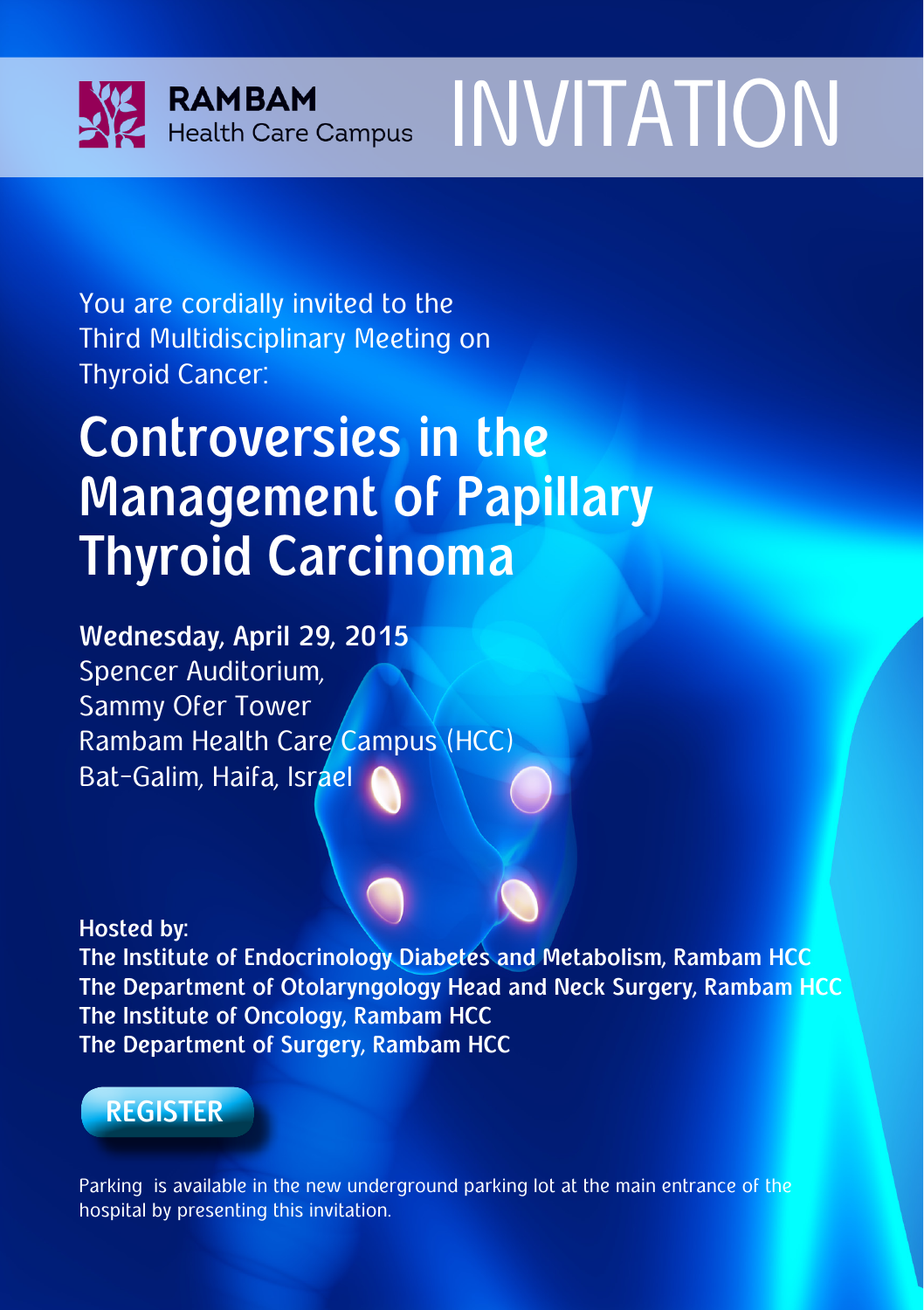#### **ORGANIZERS**

**Sagit Zolotov, MD**  Institute of Endocrinology Diabetes and Metabolism, Rambam HCC

**Ziv Gil, MD, PhD**  Department of Otolaryngology Head and Neck Surgery, Rambam HCC

**Salem Billan, MD**  Institute of Oncology, Rambam HCC

**Michal Mekel, MD**  Department of Surgery, Rambam HCC

#### **INTERNATIONAL GUEST SPEAKERS**

**R Michael Tuttle, MD** Professor of Medicine, Endocrinology Service, Memorial Sloan Kettering Cancer Center, Cornell University, New York, NY, USA

**Ezra E. W. Cohen, MD** Professor of Medicine, Division of Hematology/Oncology, Moores Cancer Center, University of California San Diego

#### **FACULTY**

**Gideon Bachar, MD** Department of Otolaryngology, Rabin Medical Center, Petah Tikva

**Carlos Benbassat, MD**  Institute of Endocrinology, Rabin Medical Center, Petah Tikva

**Rahamim Ben Yosef, MD** Director, Radiation Unit, Institute of Oncology, Rambam HCC, Haifa

**Salem Billan, MD**  Director, Head and Neck Oncology Unit, Institute of Oncology, Rambam HCC, Haifa

**Merav Fraenkel, MD** Endocrine Unit, Soroka Medical Center, Beer Sheva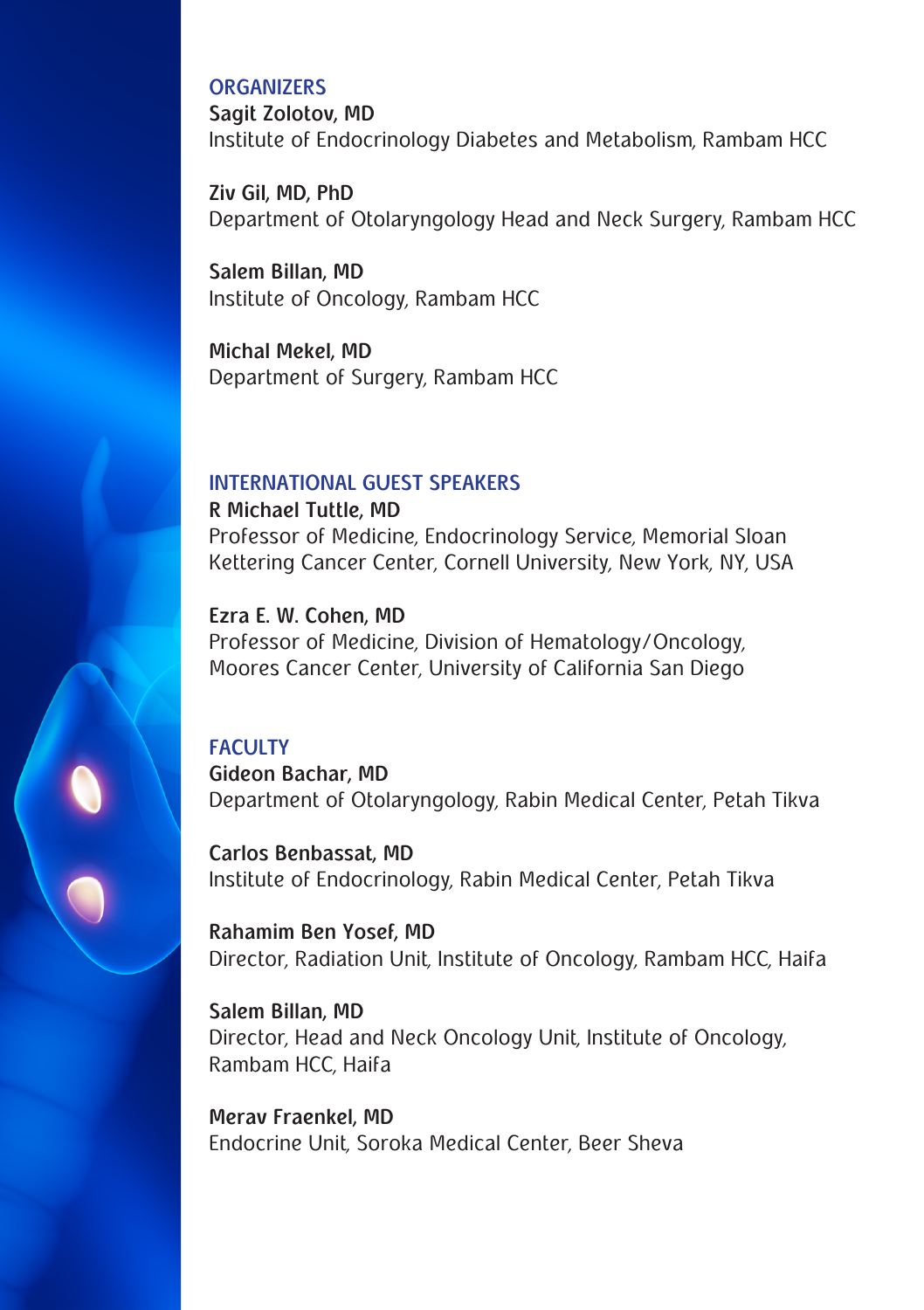**Diana Gaitini, MD** Director, Ultrasound Unit, Department of Medical Imaging, Rambam HCC, Haifa

**Ziv Gil, MD, PhD**  Chairman, Department of Otolaryngology, Rambam HCC, Haifa

**Dania Hirsch Kolerman, MD** Institute of Endocrinology, Rabin Medical Center, Petah Tikva

**Ben-Zion Joshua, MD**  Department of Otolaryngology, Soroka Medical Center, Beer-Sheva

**Michael Krausz MD** Chief of Endocrine Surgery Service, Department of Surgery, Hillel Yaffe Medical Center, Hadera

**Michal Mekel, MD**  Endocrine Surgery Service, Department of General Surgery, Rambam HCC, Haifa

**Haitam Nasrallah, MD**  Institute of Oncology, Rambam HCC, Haifa

**Aron Popovzer, MD** Head, Head and Neck Unit, Davidoff Cancer Center, Rabin Medical Center, Petah Tikva

**Eyal Robenshtok, MD**  Institute of Endocrinology, Beilinson Hospital, Rabin Medical Center, Petah Tikva

**Ohad Ronen, MD** Department of Otolaryngology, Galilee Medical Center, Nahariya

**Moshe Shabtai, MD** Vice Chairman, Department of Surgery, Head Endocrine Surgery Service, The Chaim Sheba Medical Center, Tel-Hashomer

**Yoav P. Talmi, MD**  Director, Head and Neck Service, Department of Otolaryngology, Sheba Medical Center, Tel-Hashomer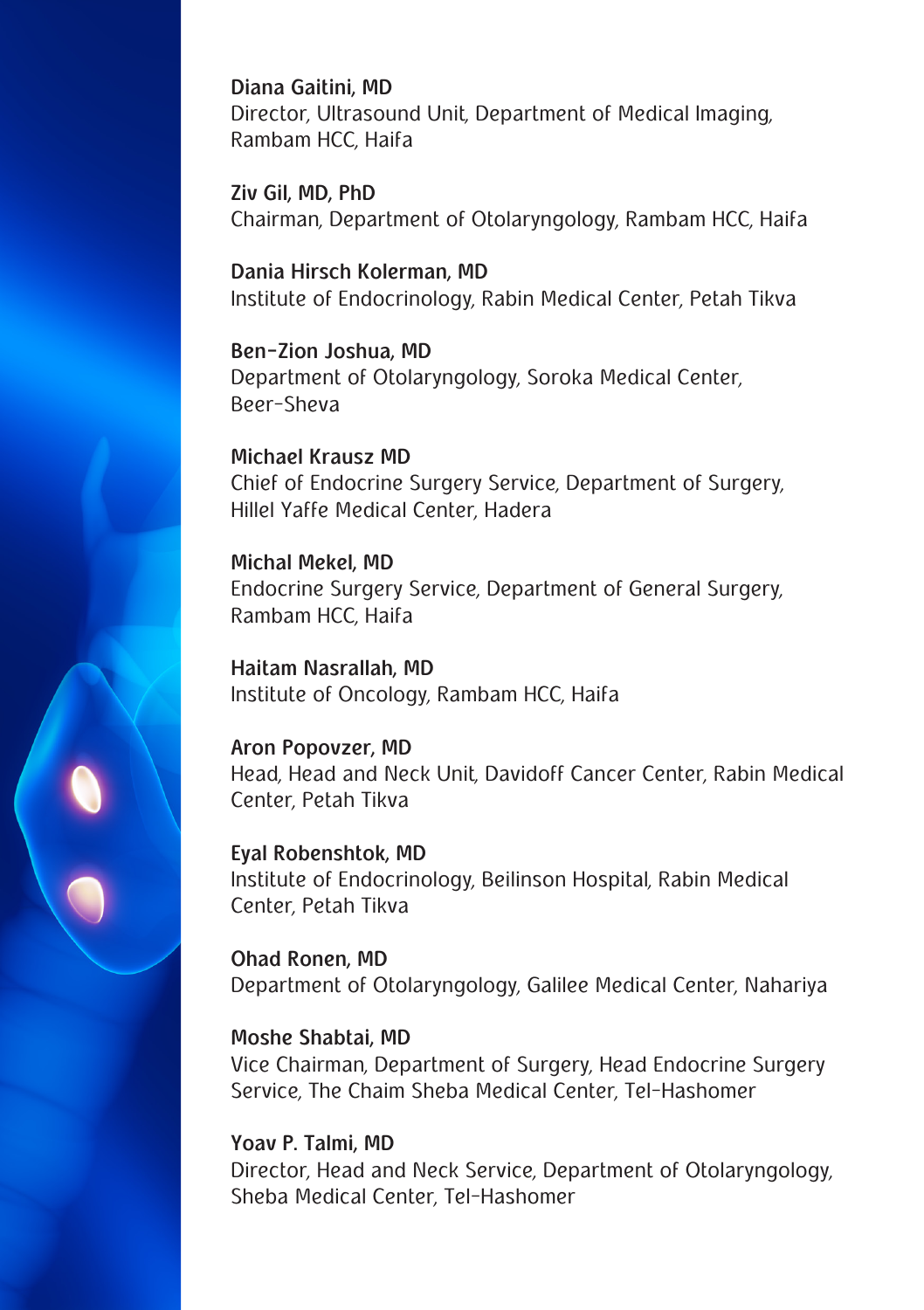**Michal Weiler-Sagie, MD, PhD** Nuclear Medicine Department, Rambam HCC, Haifa

**Iris Yaish, MD** Institute of Endocrinology, Tel Aviv Medical Center, Tel Aviv

**Jamal Zidan MD** Director, Oncology Institute, Ziv Medical Center, Zefat

**Sagit Zolotov, MD**  Institute of Endocrinology Diabetes and Metabolism, Rambam HCC

**Tzila Zwas, MD** Department of Nuclear Medicine, Hasharon Hospital, Rabin Medical Center, Petah Tikva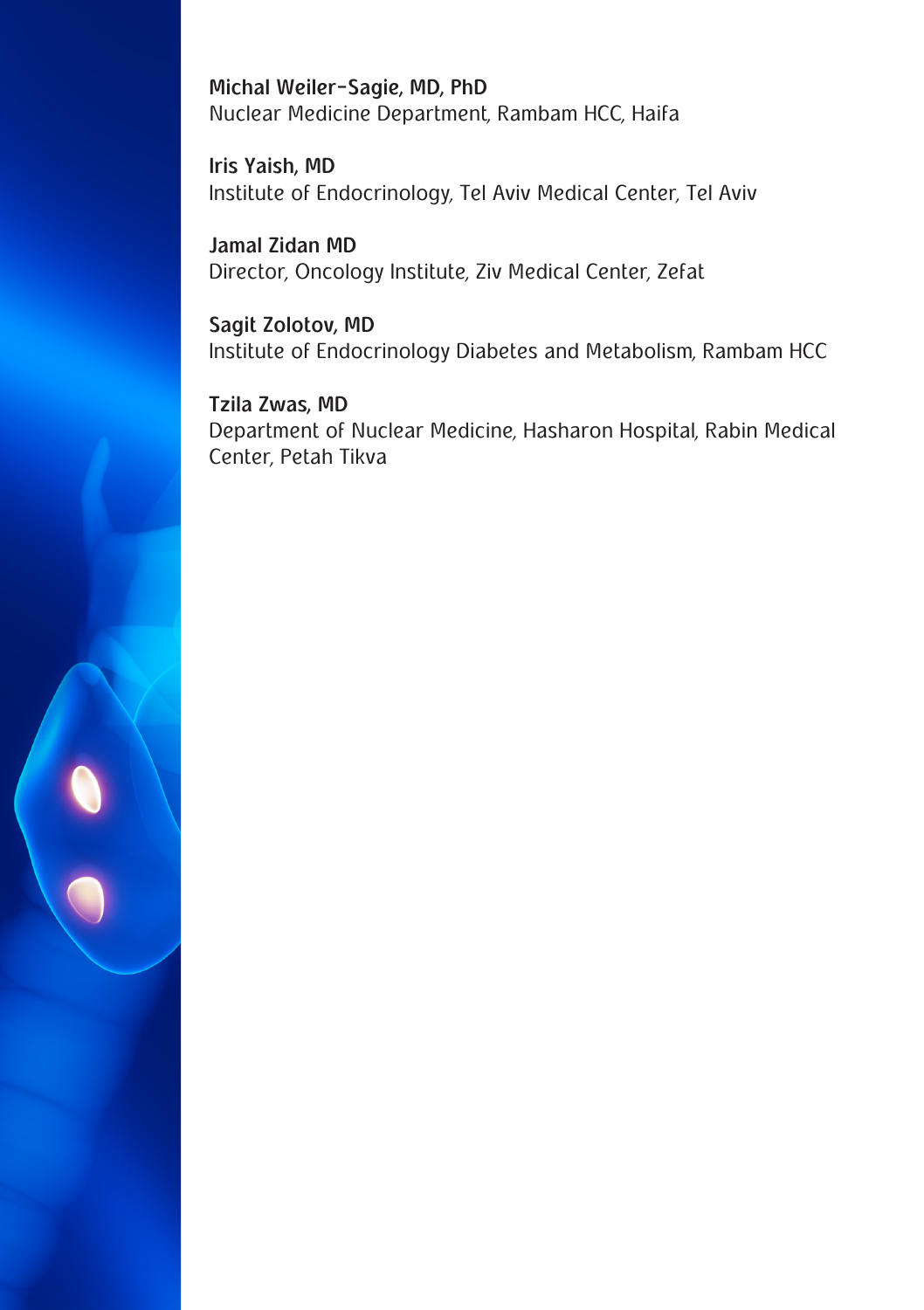# **PROGRAM**PROGRAM

#### 07:30-08:30 **Registration and Refreshments**

08:30-09:00 **Welcome and Introduction Karl Skorecki,** MD FRCP(C) FASN Director, Rappaport Research Institute, Technion - Israel Institute of Technology Director of Medical and Research Development, Rambam HCC

#### **Eliezer Shalev MD**

Dean, The Ruth & Bruce Rappaport Faculty of Medicine, Technion-Israel Institute of **Technology** 

**Ziv Gil,** MD, PhD, Chairman, Department of Otolaryngology, Rambam HCC, Haifa

# **MORNING SESSION I**

| 09:00-09:30     | What is the Minimal Surgery for Papillary<br><b>Thyroid Cancer?</b><br>Pro/Contra Hemithyroidectomy or Total<br><b>Thyroidectomy</b><br>Ben-Zion Joshua, MD (ENT)<br>Michal Mekel, MD (Endocrine Surgery)                                              |
|-----------------|--------------------------------------------------------------------------------------------------------------------------------------------------------------------------------------------------------------------------------------------------------|
| 09:30-10:00     | Treatment and Follow-up of Low Risk<br>Patients:<br><b>Pro/Contra Completion Thyroidectomy</b><br>Dania Hirsch Kolerman, MD (Endocrinology)<br>Iris Yaish, MD (Endocrinology)                                                                          |
| $10:00 - 10:20$ | Panel Discussion: Treatment and Follow-up<br>of Low Risk Patients<br>Moderator: Ziv Gil, MD, PhD (ENT)<br>Rahamim Ben Yosef, MD (Oncology)<br>Michael Krausz MD (Surgery)<br>R Michael Tuttle, MD (Endocrinology)<br>Tzila Zwas, MD (Nuclear Medicine) |
|                 |                                                                                                                                                                                                                                                        |

10:20-10:50 **Break**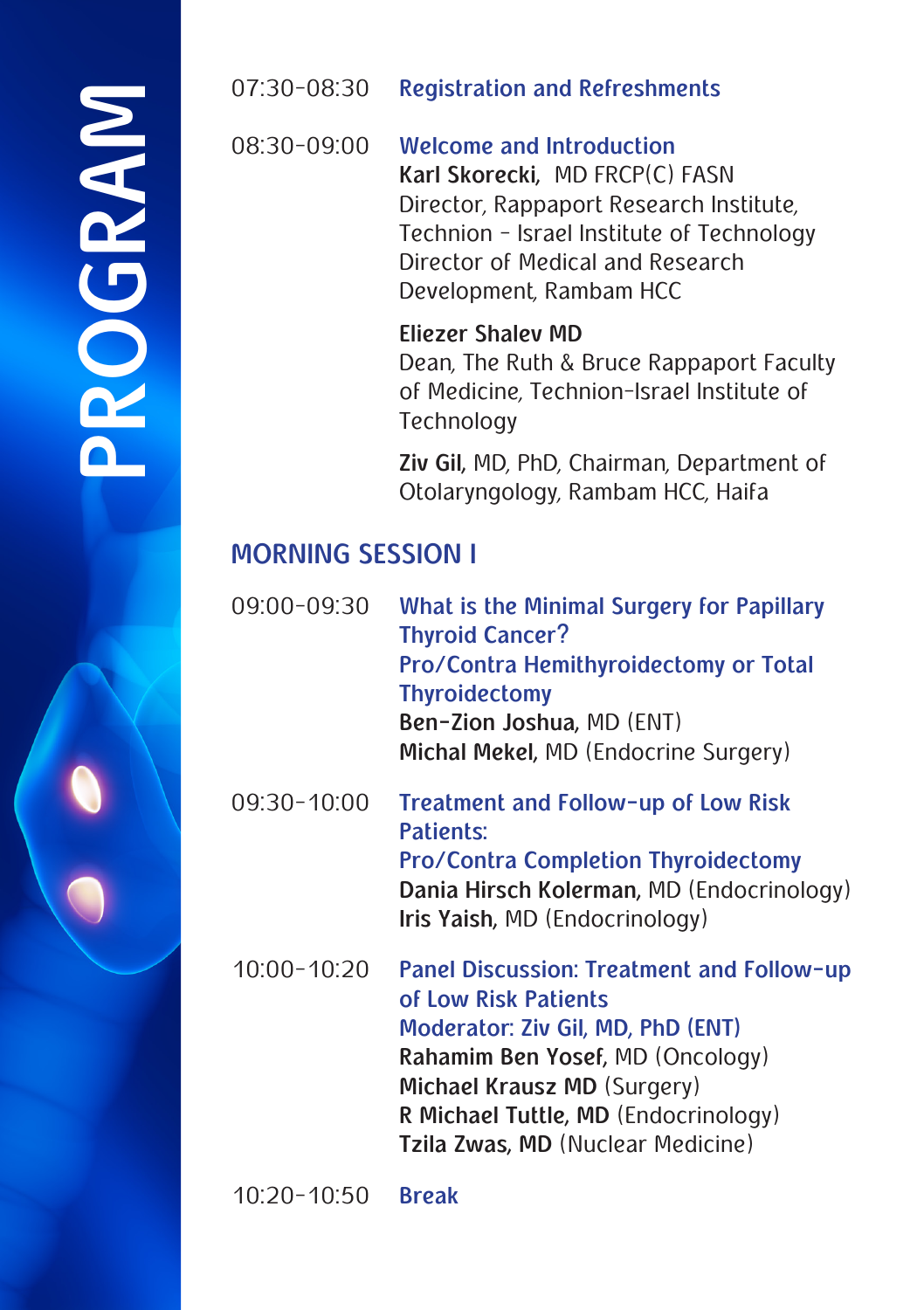### **MORNING SESSION II**

- 10:50-11:20 **Management of Recurrent/Persistent Nodal Disease in Patients with Papillary Thyroid Cancer: Pro/Contra Surgical Intervention or Active Surveillance Merav Fraenkel,** MD (Endocrinology) **Eyal Robenshtok,** MD (Endocrinology)
- 11:20-11:50 **Surgical Treatment for Papillary Thyroid Cancer: Pro/Contra Central Neck Dissection Ohad Ronen,** MD (ENT) **Yoav P. Talmi,** MD (ENT)
- 11:50-12:10 **Panel Discussion: Surgical Treatment for Papillary Thyroid Cancer Moderator: Ziv Gil, MD, PhD (ENT) Gideon Bachar,** MD (ENT) **Diana Gaitini,** MD (Medical Imaging) **Haitam Nasrallah,** MD (Oncology) **Moshe Shabtai,** MD (Surgery) **R Michael Tuttle,** MD (Endocrinology)
- 12:10-13:00 **Management and Follow-up of High Risk Patients with Papillary Thyroid Cancer R Michael Tuttle,** MD (Endocrinology)

13:00-14:00 **Lunch**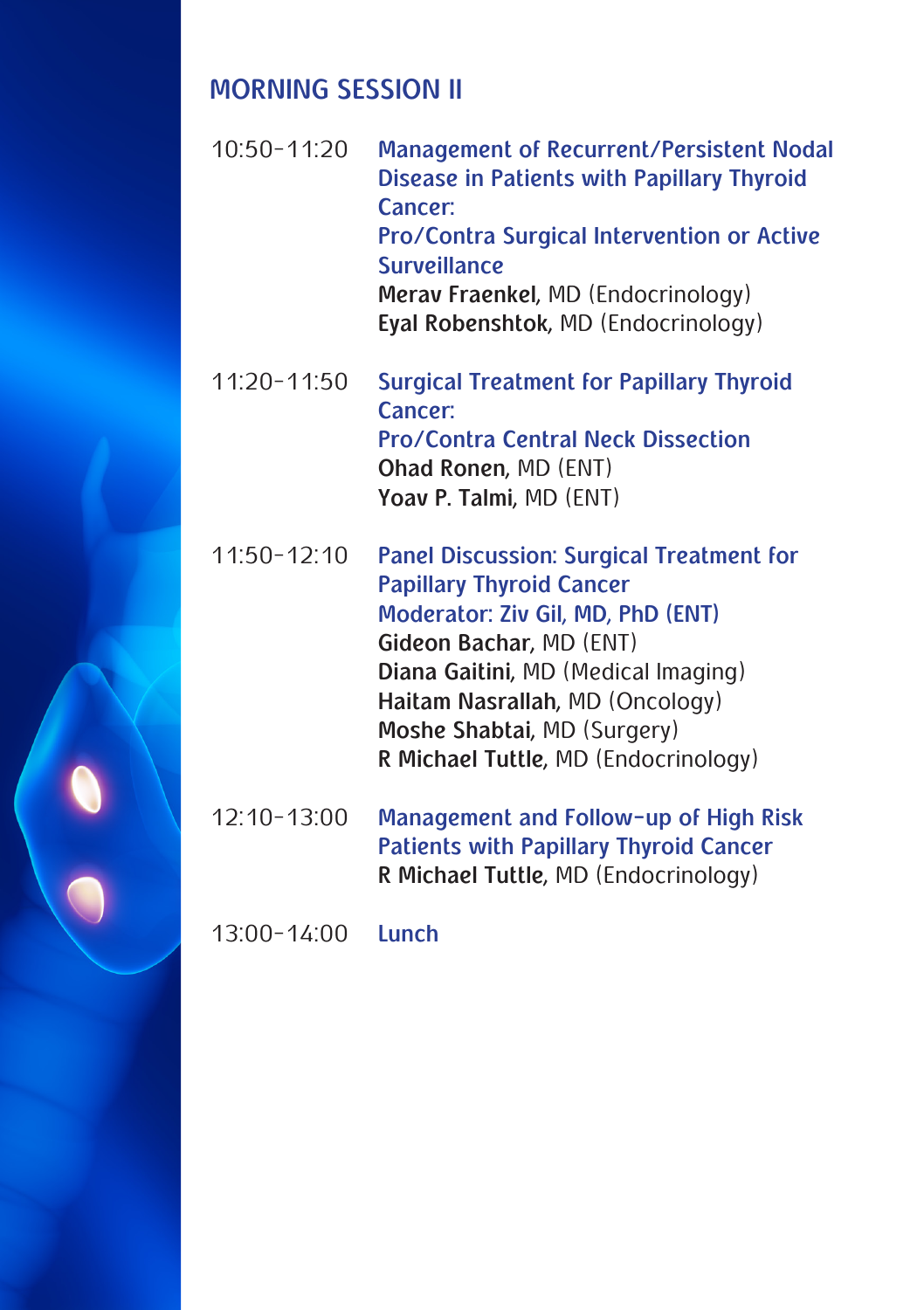#### **AFTERNOON SESSION**

- 14:00-14:30 **Management of Recurrent/Persistent Disease in Patients with Papillary Thyroid Cancer: Pro/Contra Recurrent Radioiodine Treatment Michal Weiler-Sagie,** MD, PhD (Nuclear Medicine) **Jamal Zidan,** MD (Oncology)
- 14:30-15:20 **The Use of Tyrosine Kinase Inhibitors in Patients with Papillary Thyroid Cancer Ezra Cohen,** MD (Oncology)
- 15:20-16:00 **Who Should be Treated with Tyrosine Kinase Inhibitors: Case Discussions Salem Billan,** MD (Oncology) **Aron Popovzer,** MD (Oncology)
- 16:00-16:20 **Panel Discussion: The Use of Tyrosine Kinase Inhibitors in Patients with Papillary Thyroid Cancer Moderator: Ziv Gil, MD, PhD (ENT) Carlos Benbassat,** MD (Endocrinology) **Salem Billan,** MD (Oncology) **Ezra Cohen,** MD (Oncology) **Aron Popovzer,** MD (Oncology) **R Michael Tuttle,** MD (Endocrinology)
- 16:20 **Closing Remarks**